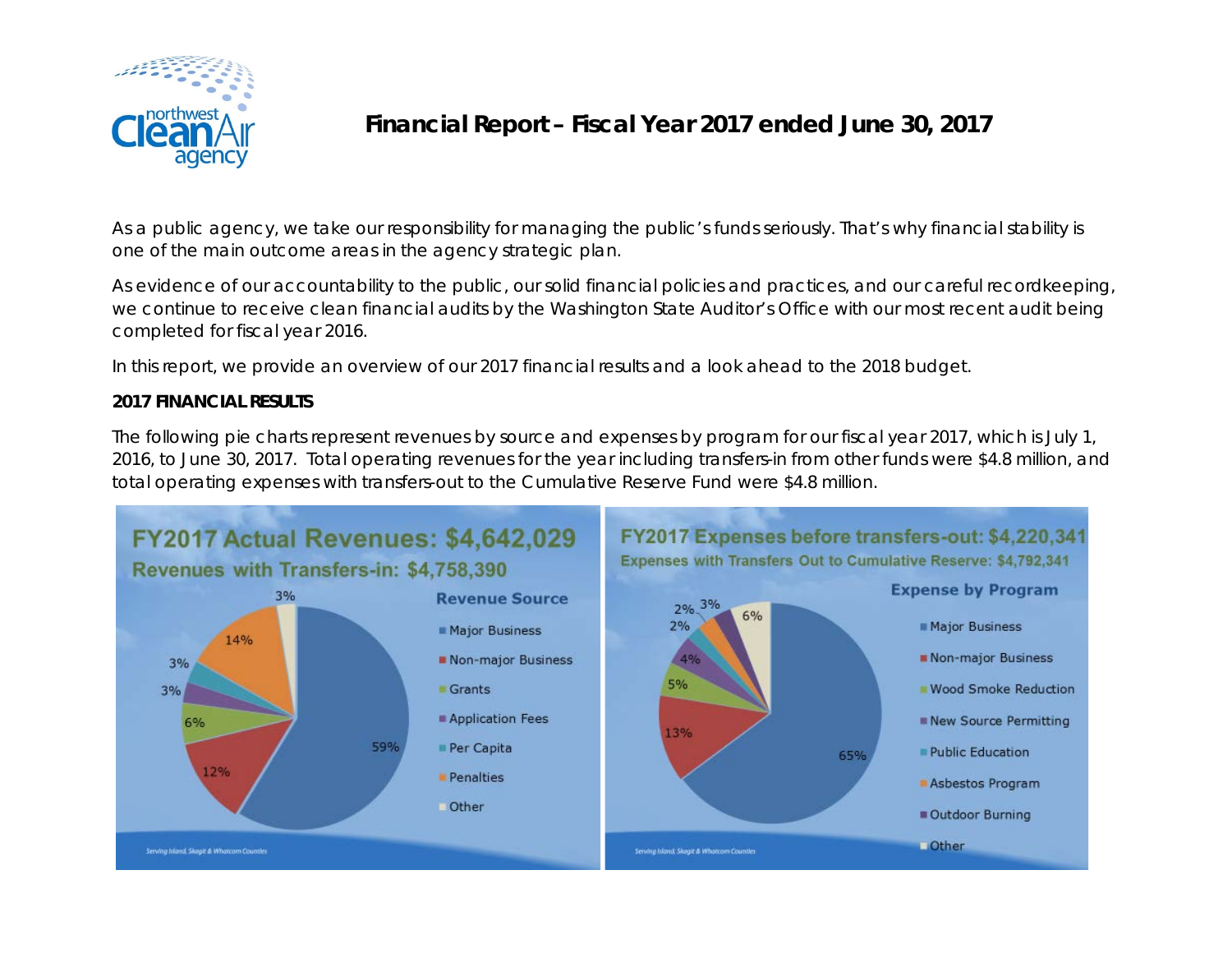Our Major Business Program is the largest portion of our revenues and expenses at \$2.7, or 65 percent of total expenses for the year. This is the program that allows us to permit and regulate major businesses regulated under Title V of the federal Clean Air Act. These businesses tend to be the largest sources of air pollutants that we regulate in our jurisdiction, although there are others that are subject to these requirements. By federal law, these major businesses must pay fees sufficient to fully fund the cost of running the program.

Our Non-Major Business Program includes about 450 businesses. The fees are set with a goal to cover the costs of registering, monitoring, inspecting and administering the program.

We collected \$657,635 in penalties in fiscal year 2017, which was an unusually high amount and not anticipated for fiscal year 2018. Budgeting for penalties is always an estimate because we have no way of knowing in advance who is going to violate air quality requirements and how much the resulting penalties will be. Because the amount of penalties is uncertain, amounts collected in excess of the budget are generally used for one-time projects.

We received grant funds from the Washington Department of Ecology totaling \$271,000 in fiscal year 2017. Those funds were used to replace old high-polluting woodstoves in Columbia Valley and to supplement the programs that are not fully funded by fees, including Agricultural Burning and other programs.

About \$144,000 or 3 percent of our revenue came from per capita assessments. This is the \$0.35 per resident annual assessment that the cities and counties of our jurisdiction pay to the agency. Per capita funds contribute to programs such as Outdoor Burning and Public Education.

## **LOOKING AHEAD – FISCAL YEAR 2018 PRIORITIES AND ADOPTED BUDGET**

Every year, we develop our budget based on our strategic planning priorities for the year. Developing our fiscal year 2018 budget, these are the main budget planning priorities considered by our Board of Directors:

## **Incorporation of Strategic Plan Elements**

- **Outcome area: Healthy people and environment**
	- o Meet federal expectations of timely compliance and permitting actions for the major source program
	- o Continue work with Columbia Valley residents and stakeholders to reduce wood smoke pollution
	- o Administer greenhouse gas mitigation projects in our region
- **Outcome area: A level playing field for business**
	- o Locate unregistered businesses and bring them into the Non-Major Business program